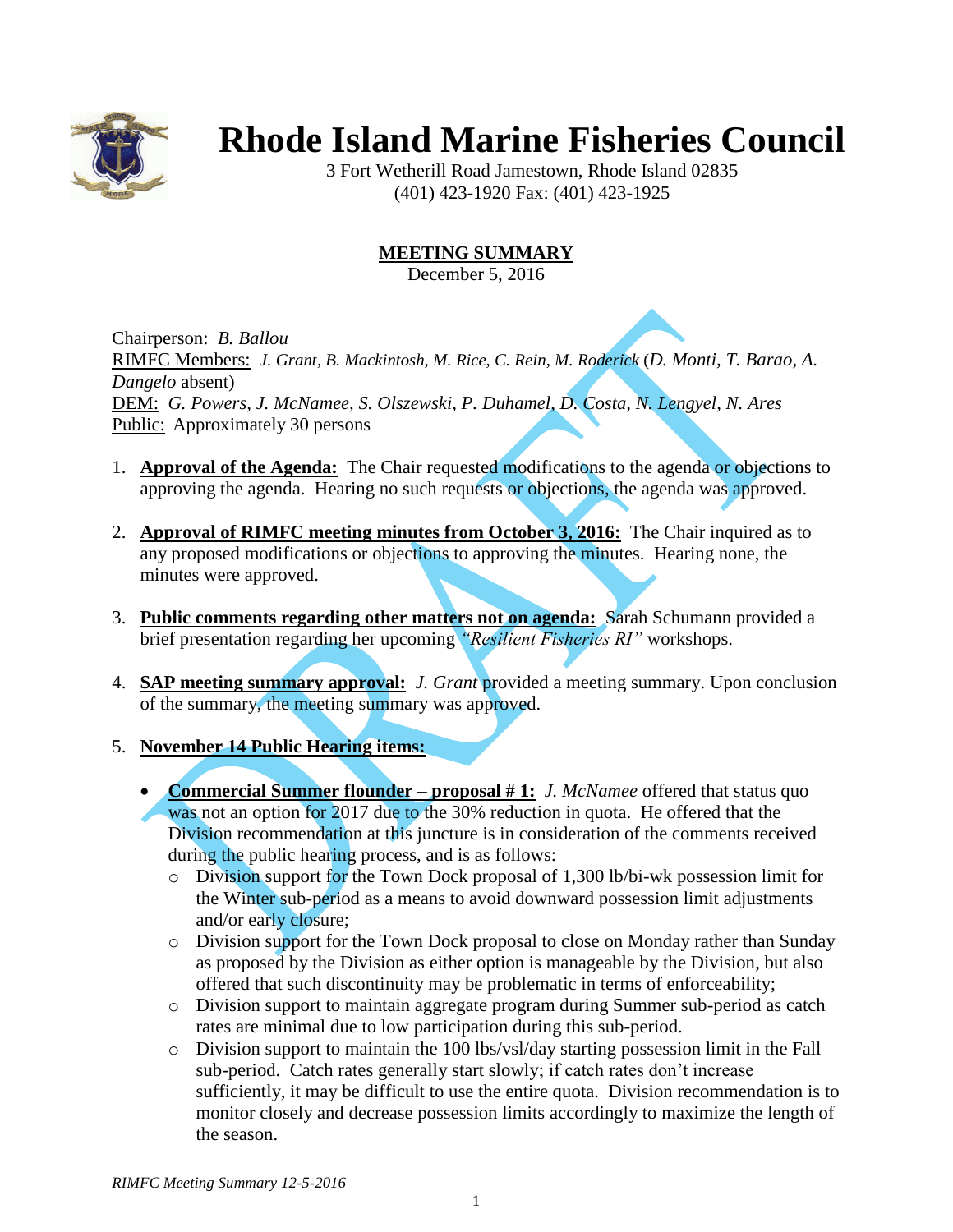- $\circ$  Division support for the industry proposal to remove the eligibility requirement to participate in the Summer Flounder Aggregate program for the summer sub-period:
	- The Division can adequately manage the fishery and monitor catch rates;
	- The Division can adequately manage the additional administrative burden that would result if implemented, namely the additional issuance of permits;
	- Based on past modeling, implementation of this measure was estimated to increase harvest rates by  $10 - 30\%$ , meaning there is additional risk of an earlier closure.

*B. Macintosh* inquired as to the reality of the actual risk. *J. McNamee* asked guidance from the Council regarding minimum possession limit prior to closing. The current floor limit is set at 50 lbs; the question was posed if this should be lowered to 25 lbs. *K. Booth* offered against the proposal as too risky at this time. *B. Macintosh* offered that if this measure were to be implemented, then as additional safety factor to consider would be to close the aggregate program when 60% of the sub-period quota has been harvested, rather than at 80% as currently stipulated in regulation. Motion made by *J. Grant*, 2<sup>nd</sup> by M. **Rice, to recommend adoption of the following parameters:**

- **Maintain current sub-period allocation percentages and dates;**
- **Winter sub-period: Amend the aggregate possession limit to 1,300 lbs/vsl/week and 90 lbs/day as proposed by Town Dock;**
- **Summer sub-period:**
- o **Maintain starting possession limit of 50 lbs/vsl/day;**
- o **Closed days Friday, Saturday and Sunday.**
- **Fall sub-period: Maintain 100 lb/vsl/day starting possession limit: option 2; 2nd by M. Rice.**

**The motion passed 4 – 0** (M. Roderick recused)**.**

- **Commercial Summer flounder – proposal # 2: Motion made by** *B. Macintosh* **to recommend adoption of the measure as proposed, and also specifying a permit requirement for participants, and to also amend such that the program would terminate at 60% harvest; 2nd by** *M. Rice***.** Discussion ensued regarding when the aggregate program in the summer sub-period should close if adopted. *J. Grant* offered support of the motion with additional consideration of the percentage to terminate the program so as to maintain an open season for as long as possible. *C. Rein* offered that he felt the aggregate program is important to maintain. *K. Booth* was against the proposal as difficult to enforce. Discussion ensued regarding the pros and cons of the proposal. **The motion passed 4 – 0** (M. Roderick recused).
- **Commercial Scup: Motion made by** *B. Macintosh***; 2nd by** *M. Rice* **to maintain status quo.** The motion passed  $5 - 0$ .
- **Commercial Black sea bass:** *J. McNamee* offered that minimum size in the commercial fishery is not used as an effort control measure, but is based on biology. He offered support for the public comment received to amend the starting possession limit during the 1<sup>st</sup> sub-period to 750 lbs/vsl/day. *C. Rein* inquired as to the impacts from a floor limit of 50 lbs/day vs. 25 lbs/day, to which *J. Grant* responded that the public comments received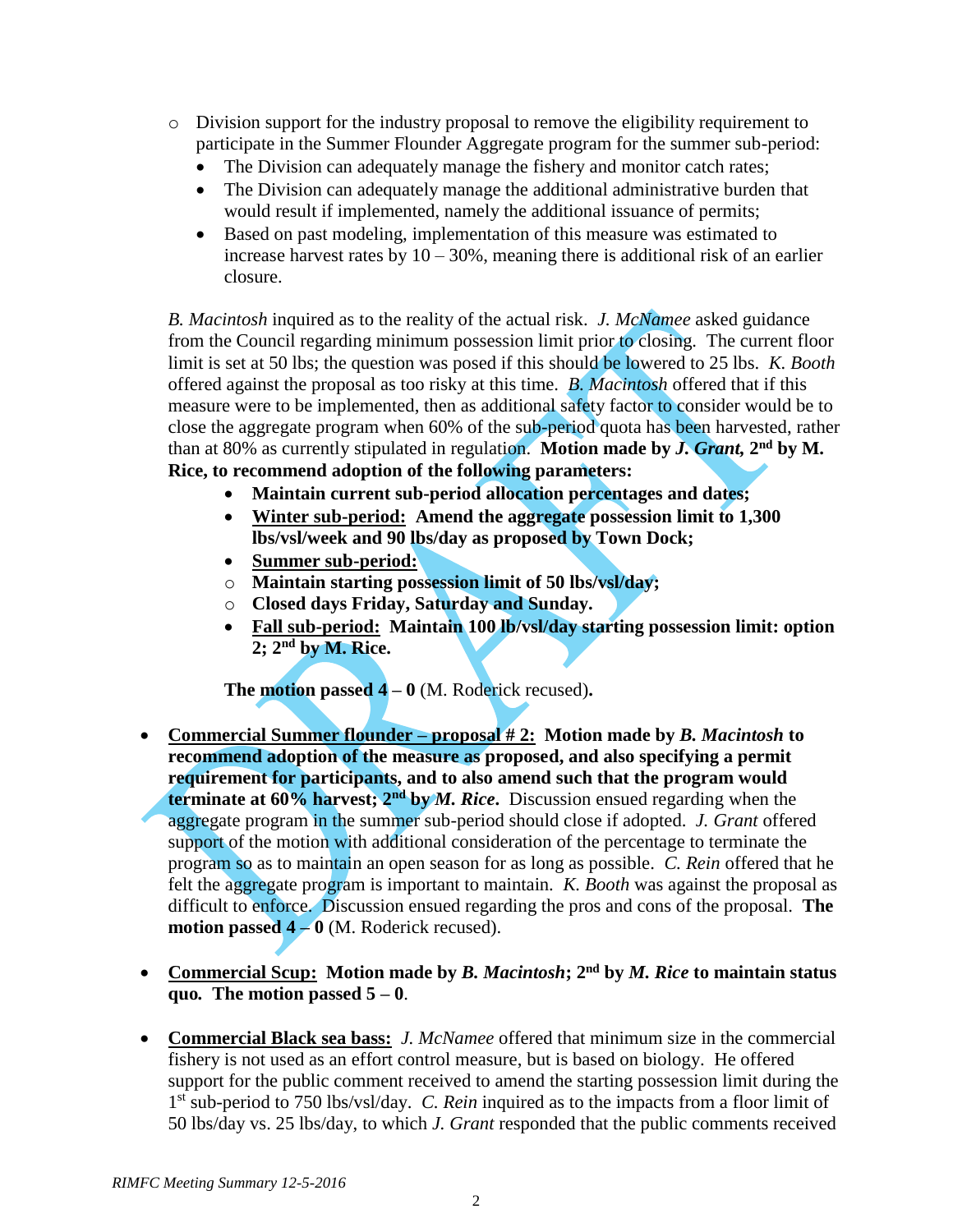in support of a 25 lb/day floor was mainly from rod and reel fishermen. **Motion made by** *J. Grant* **to maintain status quo, but also to amend the starting possession limit for the 1st sub-period from 1,000 to 750 lbs/vsl/day, and also to maintain the 50 lb floor possession limit;**  $2^{nd}$  by *M. Rice*. The motion passed  $5-0$ .

 **Proposed amendments regarding Commercial Coastal sharks: Motion made by** *J. Grant* to recommend adoption as proposed;  $2<sup>nd</sup>$  by *M. Rice*. The motion passed 5 – **0.**

## **Shellfish regulations:**

- o Transiting: The Division provided rationale for the proposed amendment, and revised language provided from the Division of Law Enforcement. Upon conclusion of the discussion, motion was made by *C. Rein;* 2<sup>nd</sup> by *M. Roderick*, to recommend **adoption of the revised language as provided from the Division of Law Enforcement.** The motion passed  $4 - 0$  (*J. Grant* momentarily absent).
- o Proposed clarification of process to amend winter boat SMA harvest schedules: The Division presented rationale for the proposed amendment. Upon conclusion of the discussion, **motion was made by** *C. Rein* **to recommend adoption as proposed; 2nd by** *J. Grant***. The motion passed 5 – 0.**
- o Proposed deletion of regulation regarding temporary possession limits in SMAs: **Motion made by** *M. Rice* **to recommend adoption as proposed; 2nd by** *C. Rein***.**  The motion passed  $5 - 0$ .
- o Clarification of language for default harvest schedules in Winter Management Areas: The Division presented rationale for the proposed amendment, and also an additional change for the Council's consideration to include a December 25 and January 1 annual closure for the Bissel Cove/Fox Is. SMA consistent with Greenwich Bay and Bristol Harbor SMAs, which was apparently missed in previous a previous amendment. Upon conclusion of the discussion, **motion made by** *J. Grant* **to recommend adoption as proposed, including the additional change recommended by the Division regarding the December 25 and January 1 annual closure for the Bissel Cove/Fox Is. SMA; 2 nd by** *M. Rice***. The motion passed 5 – 0.**
- o Minimum size of soft-shell clams: **Motion made by** *M. Rice* **to recommend maintaining the existing language as well as including the new language proposed;** 2<sup>nd</sup> by *B. Macintosh*. The motion passed 5 – 0.

#### **Proposed amendments regarding the management of horseshoe crabs:**

o *J. McNamee* presented rationale for the proposed amendment and a summary of the industry and Save the Bay proposals, and revisions to the Division proposal based on public comments. Discussion ensued regarding all proposals, particularly regarding the closed season proposed. He offered that moon based closures are a difficult management approach as is difficult to enforce, and offered that a single continuous closure is more favorable. *S. Olszewski* provided additional rationale describing the need for additional management measures. *W. Ferguson* (Save the Bay) discussed STB's proposal regarding return of crabs used for bio-medical purposes. Discussion ensued regarding the process by which crabs are returned after the bleeding process and where compliance should reside with the harvester or the facility (i.e., dealer).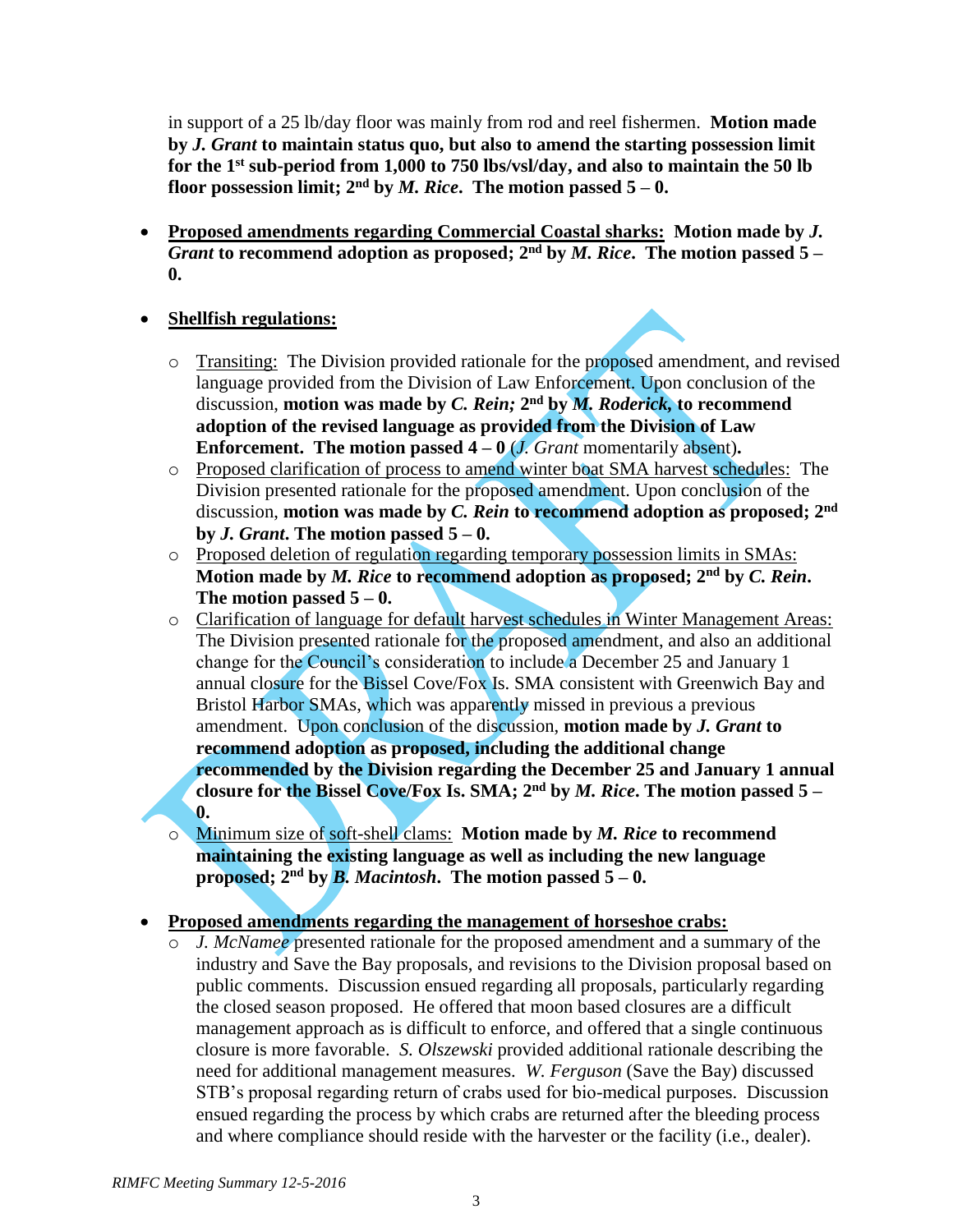Discussion ensued regarding reporting and survival of crabs after bleeding. **Motion**  made by *J. Grant,*  $2<sup>nd</sup>$  by *M. Rice*, to recommend adoption of the following **parameters:**

- 7" minimum size (as proposed);
- Improve reporting and reporting compliance (as proposed);
- Improve the return process for crabs used for bio-medical (as proposed), however modify the language such that compliance rests solely with the bio-medical facility and not the harvester;
- Adjust the sub-period quota resulting from over-harvest in prior sub-period (as proposed).

#### The motion passed  $5 - 0$ .

- o *J. Grant* continued discussion with the other proposed measures and offered that the Division's stated goals were to promote a longer bait harvest season, to promote equity of access amongst participants, and to provide for improved timeliness of reporting. He offered that the industry proposal was developed to meet these goals. Motion made by *J. Grant,* 2<sup>nd</sup> by *M. Rice*, to recommend a bait harvest closure **for the month of May annually and to maintain the current moon based closures for bio-medical for the month of May (eliminate moon based closures for the months of June and July for both bio-medical and bait); 2nd by** *M. Rice***.** *J. Grant* continued that the self-imposed bait quota is lower than that as required by the ASMFC FMP. He offered that the bio-medical quota is higher and is based on historical landings, and that a bio-medical harvest closure for the month of May would negatively impact this industry. He offered that DEM has previously taken measures to help maintain the viability of the bio-medical facility. *S. Olszewski* offered that consideration is needed regarding bait harvest that may be occurring illegally under a bio-medical permit, which would also then result in inaccurate reporting. *J. Grant* offered that the harvester permit must specify the dealer to improve reporting and monitoring. *W. Ferguson* offered that moon-based closures is not resulting in improved population of crabs and discussed other aspects of the STB proposal, and offered that the April closure proposed by STB was meant to provide maximum protection. She offered that a comprehensive spawning survey should be completed in cooperation with industry and that closures be addressed then. Upon conclusion of the discussion. **The motion passed**  $4 - 0 - 1$  (*J. Grant* abstention).
- o **Motion made by** *M. Rice***; 2nd by** *C. Rein***, to recommend a bait harvest possession limit of 60 crabs/day.** *J. Grant* promoted the proposed industry option with regard to seasons and possession limits, and offered that reaching the quota may be difficult with a 60 crab/day limit. He offered that if the motion proposed is adopted it would prevent bait fishermen from obtaining their desired amount of crabs, which is inconsistent with the Division's intent. Public comment was made that bait quota should be preserved for a fall season harvest; to which *J. Grant* answered that the industry proposal was designed to provide for this. **The motion passed 4 – 1** (*J. Grant* opposed)**.**
- o Regarding the proposed moratorium on the issuance of new permits, **motion was made by** *J. Grant* **to establish a control date of January 1, 2017 for the commercial horseshoe crab fishery; 2nd by** *M. Rice***.** *J. Grant* offered that motion